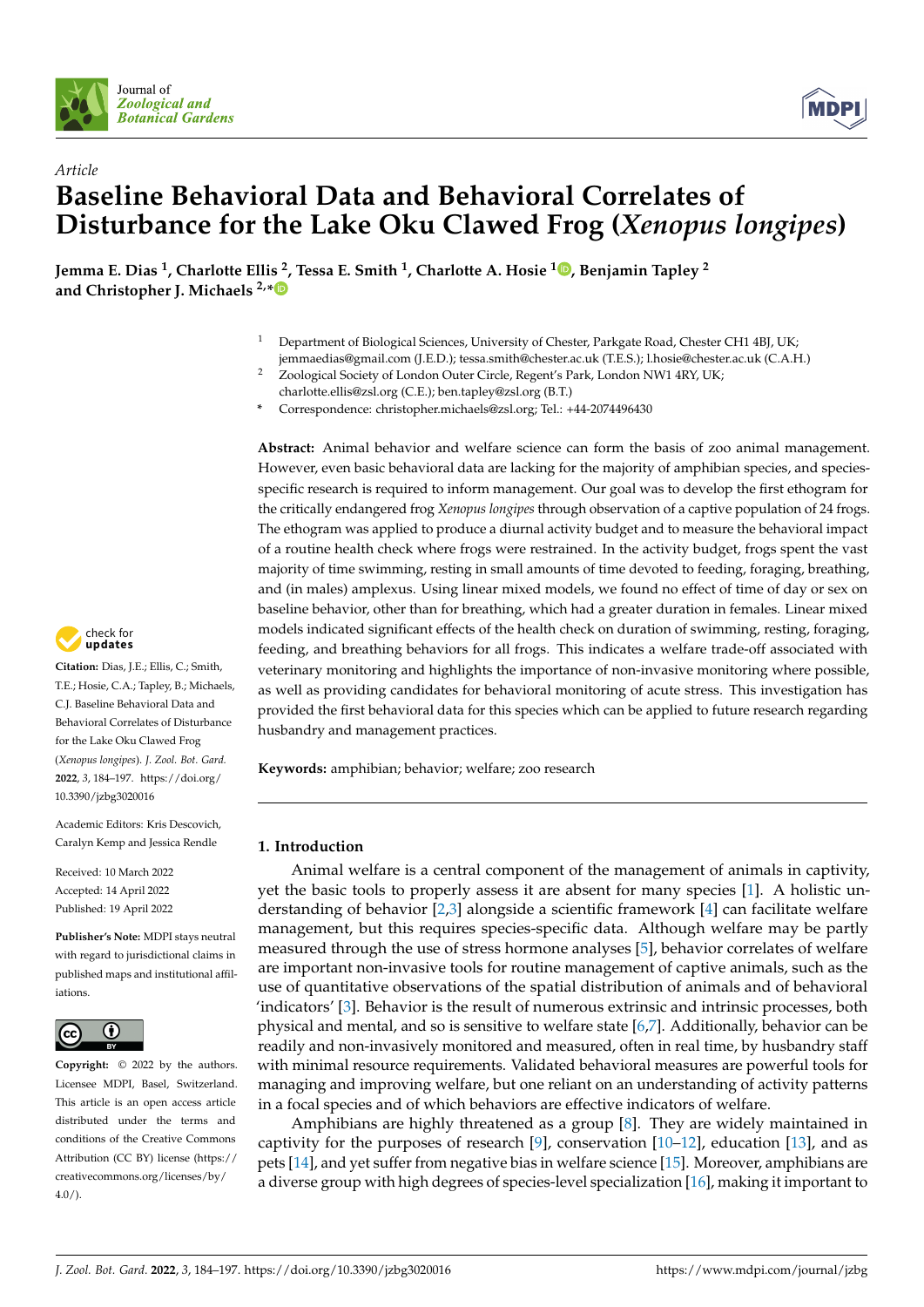understand behavioral repertoires, activity budgets, and measures of welfare for individual species [\[17](#page-11-15)[,18\]](#page-12-0). In the handful of species where these data have been collected under captive conditions, welfare impacts of basic husbandry conditions have been identified through behavioral measures [\[19](#page-12-1)[–24\]](#page-12-2), highlighting the importance of the development of such tools. Furthermore, for animals involved in ex situ conservation, welfare may have impacts on conservation success [\[25\]](#page-12-3).

The Lake Oku clawed frog (*Xenopus longipes*) is a small, fully aquatic anuran species occurring in Lake Oku, Mount Oku, North West Region Cameroon [\[26\]](#page-12-4). The species was assessed as critically endangered on the IUCN Red List of Threatened Species [\[27\]](#page-12-5) and was subject to a mass mortality event between 2006 and 2010, the cause of which remains unknown [\[28,](#page-12-6)[29\]](#page-12-7). A population is maintained for captive husbandry research at ZSL London Zoo [\[30\]](#page-12-8). This population, one of only two populations in zoos globally, has been used to develop husbandry guidelines for the species [\[31\]](#page-12-9), to document reproductive and life history data [\[30,](#page-12-8)[32\]](#page-12-10), and for research into foraging behavior [\[33\]](#page-12-11) and individual identification systems for the species [\[34\]](#page-12-12). However, basic behavioral data, including an ethogram and activity budget and identification of behavioral indicators of welfare, are still lacking for the species.

In this study, we developed an ethogram for *X. longipes*, and used this to document the diurnal activity budget for the species and to identify behavioral correlates of welfare through validation in association with handling events.

### **2. Materials and Methods**

### *2.1. Study Subjects*

The study sample included 24 adult wild-caught adult *X. longipes*, consisting of seven males and seventeen females, housed at ZSL London Zoo since collection from the wild in 2008. The subjects were housed in a large unit [\[30\]](#page-12-8) containing five occupied tanks. Tank dimensions are  $45 \times 45 \times 45$  cm, with water depth 35 cm. Each tank contains several terracotta tubes, some large stones, two plants (*Microsorium pteropus*), and 5 cm aperture plastic mesh for animals to rest on. Subjects were distributed across the five tanks in mixed sex groups with at least one male per tank. There were three tanks of five individuals, one tank of six, and one tank of three. The legal acquisition, provenance, and husbandry of the animals is provided by Michaels et al. [\[30\]](#page-12-8).

#### *2.2. Ethical Approval*

Ethical approval of these methods was provided by the Faculty Research and Ethics Committee at the University of Chester (1708/20/JD/BS) and full ethical review was deemed unnecessary by the Ethics Committee at ZSL as all methods fell within normal husbandry practice (ZDR435).

### *2.3. Ethogram*

Observations to establish an ethogram for the study species lasted a total of three hours and were conducted live between 1030 h and 1530 h on 22 February 2021. During the continuous observation period, the observer noted all behaviors witnessed ad-lib across the subject group including males and females, and frogs in different tanks. Descriptions were provided for each behavior. All event and state behaviors were noted and adapted from previous work with closely related species, such as *Xenopus laevis* [\[35\]](#page-12-13).

#### *2.4. Baseline Behavioral Data*

In order to generate an activity budget for the species, each occupied tank was recorded for a total of three hours in February 2021 using Samsung S10 HMX-H200BP, Canon Legria HFR706, and SONY DCR-SX30 camcorders. Data were collected at three times per day: a morning session (10:30 to 11:30 a.m.), a noon session (12:30 to 13:30 p.m.), and an afternoon session (14:30 to 15:30 p.m.), hereafter Time of Day, on the 22 and 26 February 2021. Nocturnal observations were not possible due to coronavirus-related limitations on staffing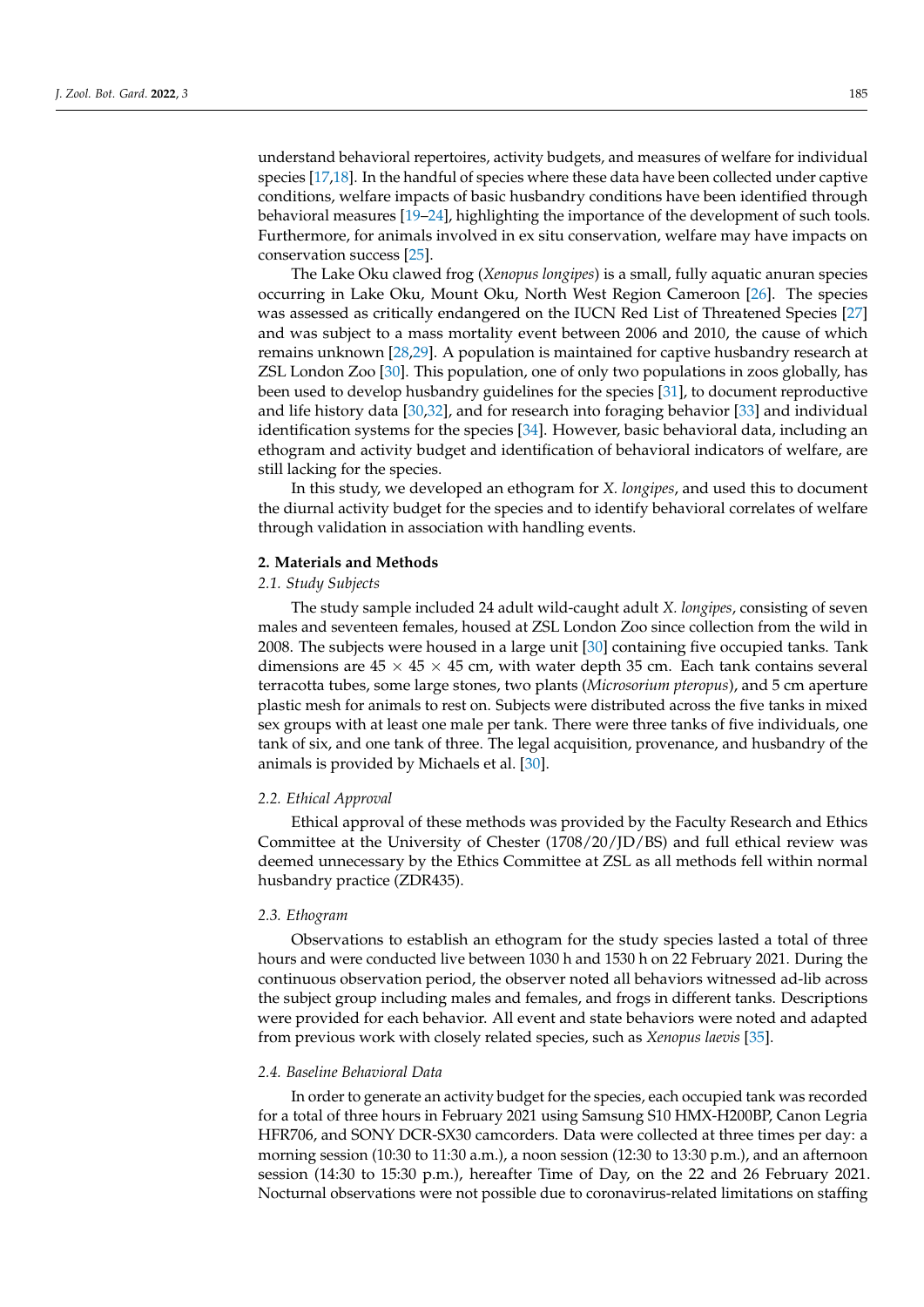and protocol, and consequential concerns regarding health and safety, despite evidence of circadian rhythms and nocturnal activity in captivity in the close relative *X. laevis* [\[36\]](#page-12-14) and in the wild for *X. longipes* [\[37\]](#page-12-15). Importantly, all fundamental behaviors including reproduction are routinely observed in *X. longipes* during the day [\[30,](#page-12-8)[31\]](#page-12-9). Cameras were positioned directly in front of the tank to be recorded to ensure maximum visibility and that the whole of each aquarium was visible. Any husbandry, including cleaning and feeding animals, was conducted after the final recording in order to avoid affecting behavior. However, small invertebrate organisms on which frogs preyed were resident in the aquarium throughout the study.

Following the completion of this filming, the BORIS software was used to record durations of swimming, resting, foraging, feeding, breathing, and amplexus behavior using the ethogram (Table [1\)](#page-2-0). The use of this software allowed for continuous recording and focal sampling, as the video was repeated with the observer watching and only scoring for a different focal frog each time. This method allowed for the computation of durations of behaviors, as well as for matching of experimental data for individual frogs. Individuals were identified using belly markings and by following individuals manually through footage. An activity budget was produced to illustrate the proportion of time spent by each individual performing each behavior.

<span id="page-2-0"></span>

| Table 1. Ethogram of state behaviors for captive X. longipes, adapted from work on X. laevis [35]. |
|----------------------------------------------------------------------------------------------------|
|                                                                                                    |

| <b>Behavior</b>  | Definition                                                                                                                                                            |
|------------------|-----------------------------------------------------------------------------------------------------------------------------------------------------------------------|
| Swimming         | Subject is moving from one location to another through the water,<br>exercising front limbs, back limbs or both to travel. This may be<br>horizontally or vertically. |
| Resting          | Subject is stationary. None of the subject's limbs are being<br>exercised to actively travel in any direction. This may be in the<br>water or resting on a substrate. |
| Foraging         | Subject is actively searching for food through a substrate using<br>the forelimbs. This may be followed by feeding, for which a<br>separate event is recorded.        |
| Feeding          | Subject is consuming a food item, rapidly wafting the item<br>towards the face and mouth with forelimbs and often tilting body<br>forwards following.                 |
| <b>Breathing</b> | Subject is breathing at the surface of the water with the nares<br>breaching the surface.                                                                             |
| Sloughing        | Subject forces out limbs in order to removed shed skin.<br>Swimming will likely become rapid and uncontrolled. The slough<br>is often consumed.                       |
| Amplex           | A male frog grips a female around her inguinal region as part of<br>reproductive behaviour.                                                                           |

The data were collected by only one observer who was trained in the software by a member of staff at the University of Chester. At the time of study, the observer was an MRes Biological Sciences student (graduated October 2022 with Merit); the observer has experience of behavioral study in a range of taxon, gained through a BSc Animal Behavior and Welfare and experience in the zoological industry. The observer has experience recording the behavior of other *Xenopus* species and was trained in doing so by members of the Amphibian Behaviour and Endocrinology Group at the University of Chester. The observer received additional training relevant to *X. longipes* on section prior to the study with staff who work with the species professionally.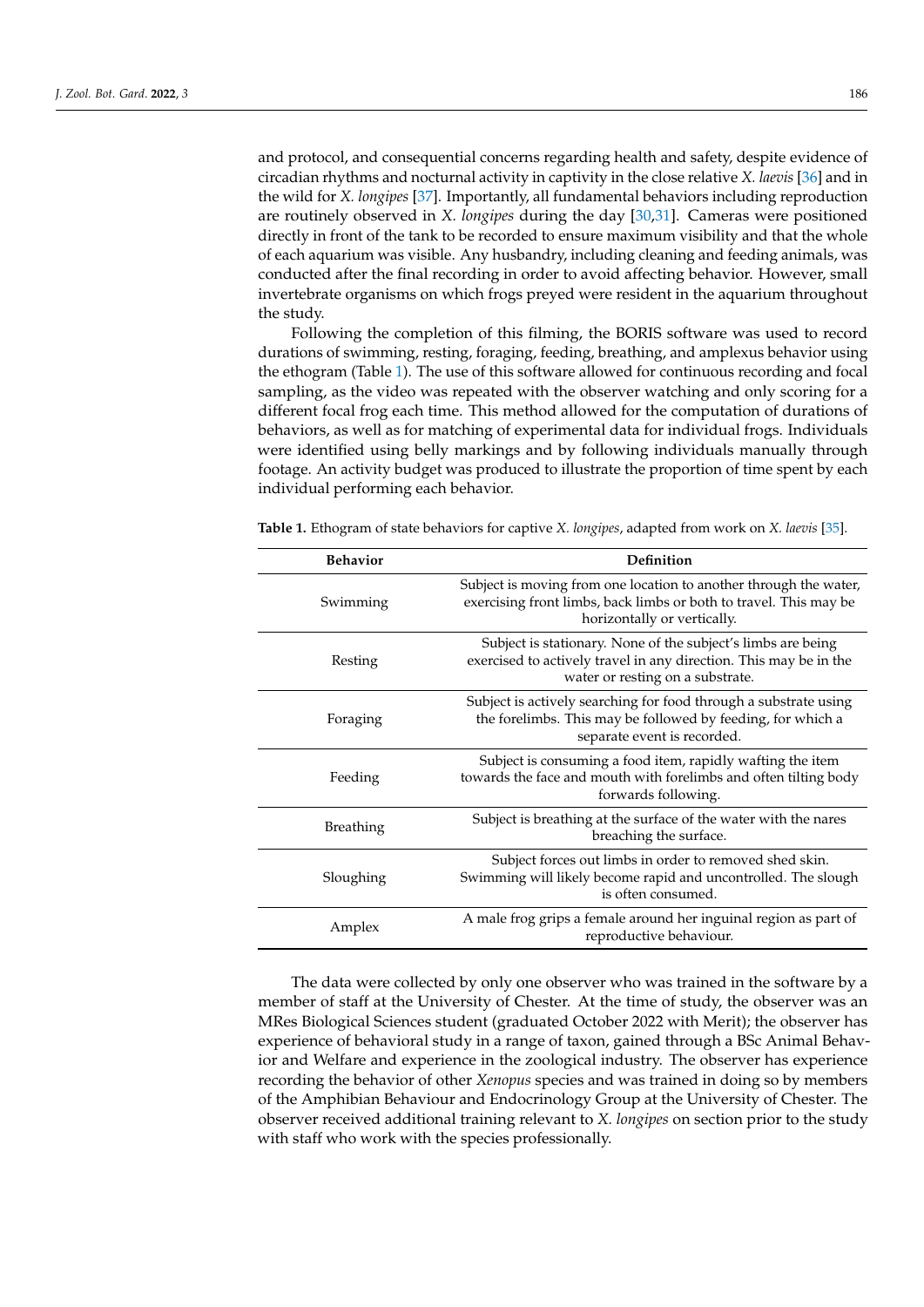Statistical Analysis

Total durations of behaviors were calculated separately for each frog for each time of day (AM, noon, PM). These data were analyzed using linear mixed models via the Lmer and lme4 packages [\[38,](#page-12-16)[39\]](#page-12-17) in R version 4.1.1 using RStudio Version 1.4.17. Model choice was informed by the Akaike Information Criterion (AIC); interactions were not included as these models resulted in an increased AIC value. Models used each behavior as a response variable, with sex, individual ID, tank number, and time of day being explanatory variables. Individual ID, nested within Tank, was a random factor to control for repeated measures and nested aspects of the design. The anova (model) function was used to test for effects of explanatory variables, and the emmeans package [\[40\]](#page-12-18) was used for pairwise comparison when a significant effect of session (the only explanatory variable of interest with more than two levels) was detected. Swimming, Resting, Foraging, Feeding, and Breathing were included in analysis. No Other or Sloughing behavior were recorded and too few observations of male-only behavior Amplexus were recorded for meaningful analysis, so these categories were not analyzed. We confirmed that model assumptions were met through visual inspection of residuals via the ggResidpanel function in R [\[41\]](#page-12-19).

### *2.5. Behavioral Response to Stressor*

The frogs underwent a routine health check, with one tank, chosen at random, being subject to the routine procedure each day for a five-day period, until each tank had been subjected to the health check once. These health checks involved removing all of the frogs in a tank at once from the water by hand, placing them in a separate container of approximately 2.5 L of water taken from their aquarium, selecting a frog at random, catching it in a gloved hand, and visually inspecting it for 30 s. Frogs were also handled on their backs in order to be swabbed on the underbelly for routine chytrid fungus surveillance using a sterile swab. Frogs were then placed in a second identical container until all individuals in the group had been checked and the group could be returned at once to the main tank simultaneously. Health checks commenced at 10:15 a.m. so that frogs were returned to the home tank and observed at a similar time to the behavioral observation sessions (time of day (AM)). All frogs were returned to the tank at the same time. Observations began immediately upon return to the tank. Observations lasted an hour, and the video cameras were set up in the same manner as for experiment two. Humans were not present for the duration of the recording sessions.

The footage was analyzed in the same way using the BORIS software, ethogram, and individual IDs to allow for pairing of data in the control and in the health check. The use of this software facilitated continuous recording and focal sampling. The data was collected by the same observer.

#### Statistical Analysis

Behavioral data matched for time of day (i.e., time of day (AM) data) were used to test for effects of health check on behavior. Data were analyzed for baseline data using linear mixed models via the lmer and lme4 packages in R [\[38](#page-12-16)[,39\]](#page-12-17). Model choice was informed by the Akaike Information Criterion (AIC); interactions were not included as these models resulted in an increased AIC value. Models used each behavior as a response variable, with health check status (yes or no), sex, and individual ID nested within a tank number being explanatory variables. Individual ID, nested within a tank, was a random factor to control for repeated measures and nested aspects of the design. The anova(model) function was used to test for effects of explanatory variables, and the emmeans package [\[40\]](#page-12-18) was used for pairwise comparison when a significant effect of session (the only explanatory variable of interest with more than two levels) was detected. Swimming, Resting, Foraging, Feeding, and Breathing were included in analysis, but No Other or Sloughing behavior were recorded and too few observations of male-only behavior Amplexus were recorded for meaningful analysis, so these categories were not analyzed. We confirmed that model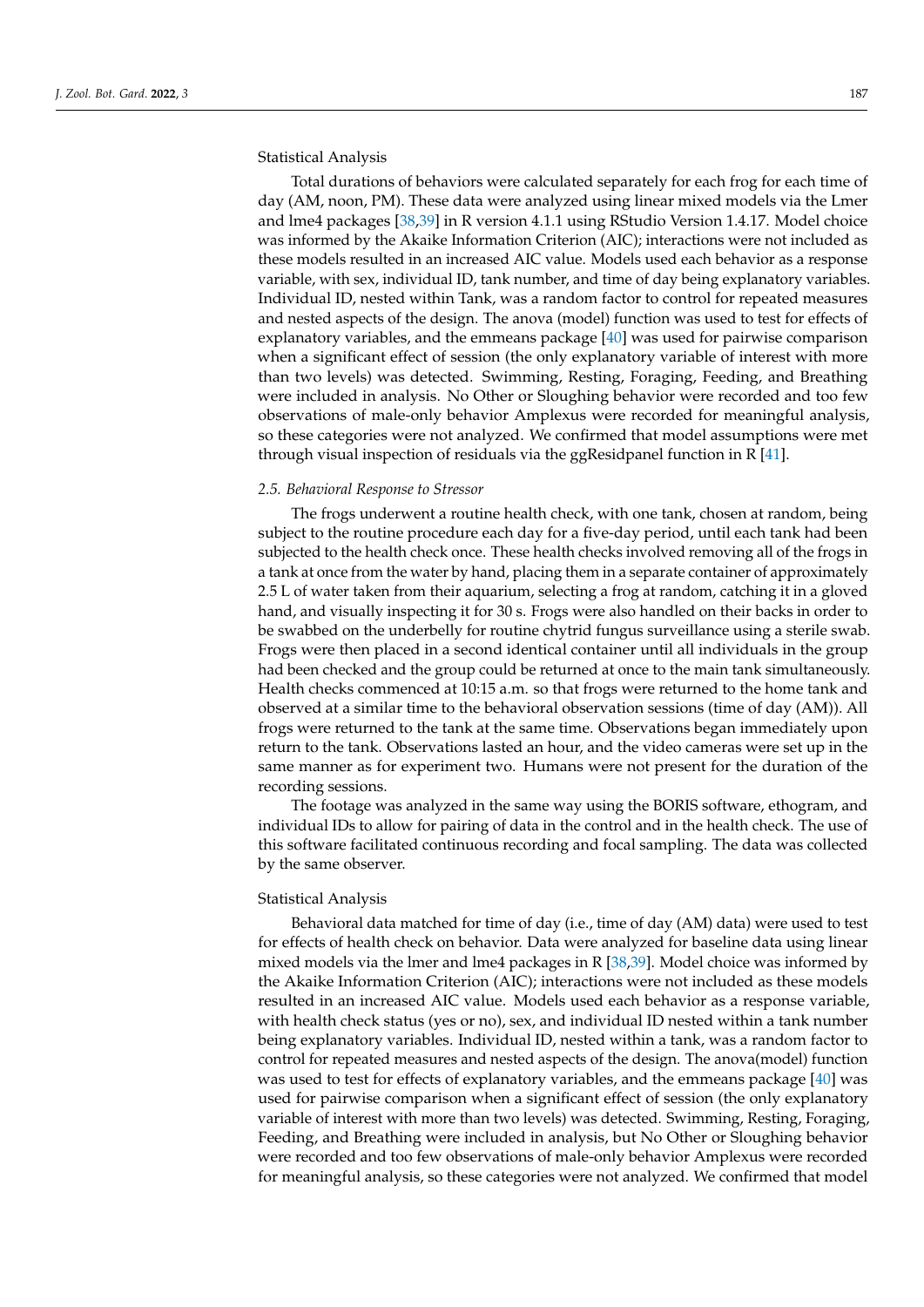assumptions were met through visual inspection of residuals via the ggResidpanel function *J. Zool. Bot. Gard.* **2022**, *3*, FOR PEER REVIEW 5 in R [\[41\]](#page-12-19) for baseline data.

### **3. Results**

## *3.1. Ethogram*

An ethogram was produced to identify the state behaviors exhibited by *X. longipes* in captivity (Table [1\)](#page-2-0).

### 3.2. Baseline Behavioral Data

Sloughing was so rarely observed that although it was recorded once during the ethogram construction, it was not observed at all during subsequent observations. Linear mixed models, with sex, individual ID, tank number, and time of day being explanatory variables, showed that there was no effect of frog sex or time of observation on any behavior other than an effect of sex on duration of breathing (Table [2\)](#page-5-0). An activity budget pooled across all sessions and both sexes is presented in Figure [1.](#page-4-0) Parameter estimates of the models are presented in Table [4.](#page-7-0) Sloughing and Amplexus behavior were almost never recorded, and data were not analyzed. Amplexus accounted for 1.3% of total budget and recorded, and data were not analyzed. Amplexus accounted for 1.3% of total budget and was only observed three times across all frogs and all observations; it could also only be was only observed three times across all frogs and all observations; it could also only be exhibited by males. exhibited by males. pooled across all sessions and both sexes is presented in Figure 1. Parameter estimates of

<span id="page-4-0"></span>

**Figure 1.** Diurnal activity budget of male and female *X. longipes*; data are expressed as percentages of total behavior duration pre-disturbance across AM, noon, and PM observations. Sloughing is not shown as it was not recorded during the observation periods. The lower pane shows the three behaviors that are not visible in the top pane at a different scale for clarity. The range of percentages has been displayed for each behavior by subtracting the smallest percentage of total behavior predisturbance from the greatest percentage of total behavior pre-disturbance.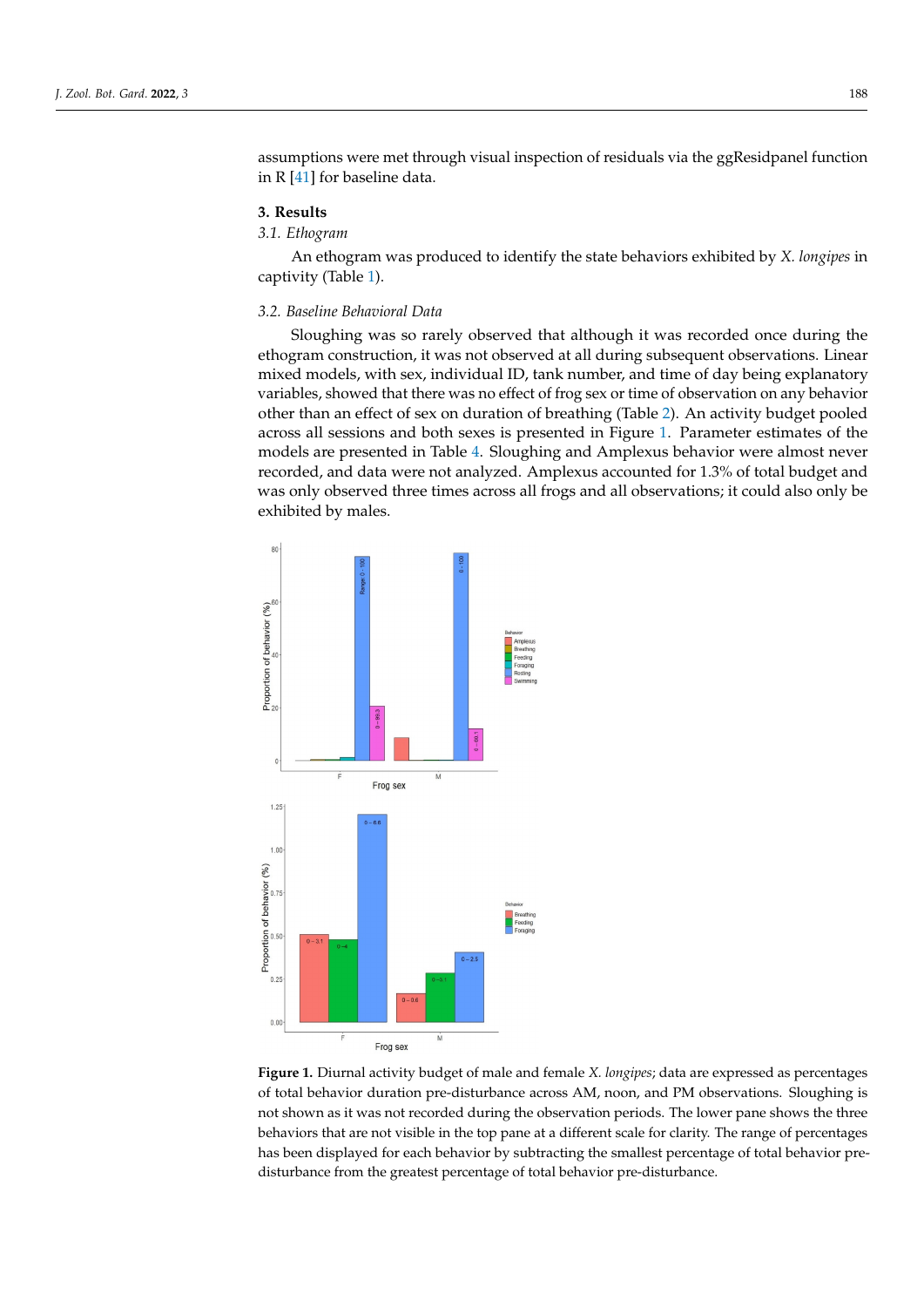| <b>Behavior</b>  | <b>Effect of Sex</b>            | <b>Effect of Session</b>        |
|------------------|---------------------------------|---------------------------------|
| Swimming         | $F_{1,22} = 2.54, p = 0.13$     | $F_{2,46} = 3.14, p = 0.053$    |
| Resting          | $F_{1,22} = 0.16, p = 0.69$     | $F_{2,46} = 0.73, p = 0.49$     |
| Foraging         | $F_{1,22} = 4.0, p = 0.06$      | $F_{2,46} = 0.02, p = 0.98$     |
| Feeding          | $F_{1,22} = 0.79, p = 0.38$     | $F_{2,46} = 1.5, p = 0.2286$    |
| <b>Breathing</b> | $F_{1,22,003} = 5.36, p = 0.03$ | $F_{2,46,003} = 0.53, p = 0.59$ |

<span id="page-5-0"></span>**Table 2.** Results of linear mixed models with sex and time of observation as explanatory variables. Significant *p* values are in bold.

### *3.3. Behavioral Response to Stressor*

All behaviors measured were significantly affected by the health check (Table [3;](#page-5-1) Figure [2\)](#page-7-1), but no effect of sex was detected (Table [3\)](#page-5-1). The proportion of time spent exhibiting Swimming and Feeding behaviors increased, whilst Resting, Foraging, and Breathing behaviors decreased. Parameter estimates of the models are presented in Table [3.](#page-5-1) Sloughing and Amplexus behavior data were not analyzed as the former was not recorded in main observation sessions and the latter was too rarely detected to yield data for meaningful analysis.

<span id="page-5-1"></span>**Table 3.** Results of linear mixed models with health check and sex as explanatory variables. Significant *p* values are in bold.

| <b>Behavior</b>  | <b>Effect of Health Check</b>    | <b>Effect of Sex</b>           |
|------------------|----------------------------------|--------------------------------|
| Swimming         | $F_{1,22,58} = 171.5, p < 0.001$ | $F_{1,34,3} = 1.755, p = 0.19$ |
| Resting          | $F_{1,22,58} = 171.5, p < 0.001$ | $F_{1,34,3} = 1.756, p = 0.19$ |
| Foraging         | $F_{1,45} = 6.2, p = 0.016$      | $F_{1,45} = 2.38, p = 0.13$    |
| Feeding          | $F_{1,45} = 7.46, p = 0.009$     | $F_{1,45} = 1.40, p = 0.24$    |
| <b>Breathing</b> | $F_{1,22,9} = 12.62, p = 0.002$  | $F_{1,28,3} = 3.06 p = 0.09$   |

**Table 4.** Effect parameters from linear mixed models of baseline behaviors, as a factor of sex and time of day, and of behaviors as a factor of sex and health check.

| Model                                                | Response<br>Variable | Parameter         | <b>Estimate (SD for</b><br>Random Effect) | Standard<br>Error of<br>Estimate | t Value                  | Lower 95%<br>CI of<br>Estimate | Upper $95%$<br>CI of<br>Estimate |
|------------------------------------------------------|----------------------|-------------------|-------------------------------------------|----------------------------------|--------------------------|--------------------------------|----------------------------------|
|                                                      | Swimming             | Intercept         | 656.43                                    | 159.51                           | 4.115                    | 348.306                        | 964.553                          |
|                                                      |                      | Sex (M)           | $-399.70$                                 | 250.75                           | $-1.594$                 | $-889.705$                     | 90.303                           |
|                                                      |                      | Time (noon)       | 174.00                                    | 145.98                           | 1.192                    | $-111.794$                     | 459.794                          |
|                                                      |                      | Time (pm)         | 365.70                                    | 145.98                           | 2.505                    | 79.906                         | 651.494                          |
| Behavior = $sex +$<br>time of day $+$<br>frog (tank) |                      | $R^2$ Marginal    | 0.104                                     | $\overline{\phantom{a}}$         | ٠                        |                                |                                  |
|                                                      |                      | $R^2$ Conditional | 0.525                                     | $\overline{\phantom{a}}$         | ٠                        |                                |                                  |
|                                                      |                      | Random effect     | 475.9                                     | $\overline{\phantom{a}}$         | $\overline{\phantom{a}}$ | $\overline{\phantom{0}}$       | $\overline{\phantom{a}}$         |
|                                                      | Resting              | Intercept         | 2781.37                                   | 200.78                           | 13.853                   | 2392.367                       | 3170.374                         |
|                                                      |                      | Sex (M)           | 136.04                                    | 335.39                           | 0.406                    | $-519.360$                     | 791.448                          |
|                                                      |                      | Time (noon)       | $-99.15$                                  | 150.05                           | $-0.661$                 | $-392.906$                     | 194.606                          |
|                                                      |                      | Time (pm)         | $-180.75$                                 | 150.05                           | $-1.205$                 | $-474.506$                     | 113.006                          |
|                                                      |                      | $R^2$ Marginal    | 0.013                                     | $\overline{\phantom{a}}$         |                          |                                |                                  |
|                                                      |                      | $R^2$ Conditional | 0.638                                     | $\overline{\phantom{0}}$         | $\overline{\phantom{a}}$ | $\overline{\phantom{a}}$       | $\overline{\phantom{0}}$         |
|                                                      |                      | Random effect     | 683.9                                     | $\overline{\phantom{a}}$         | -                        |                                |                                  |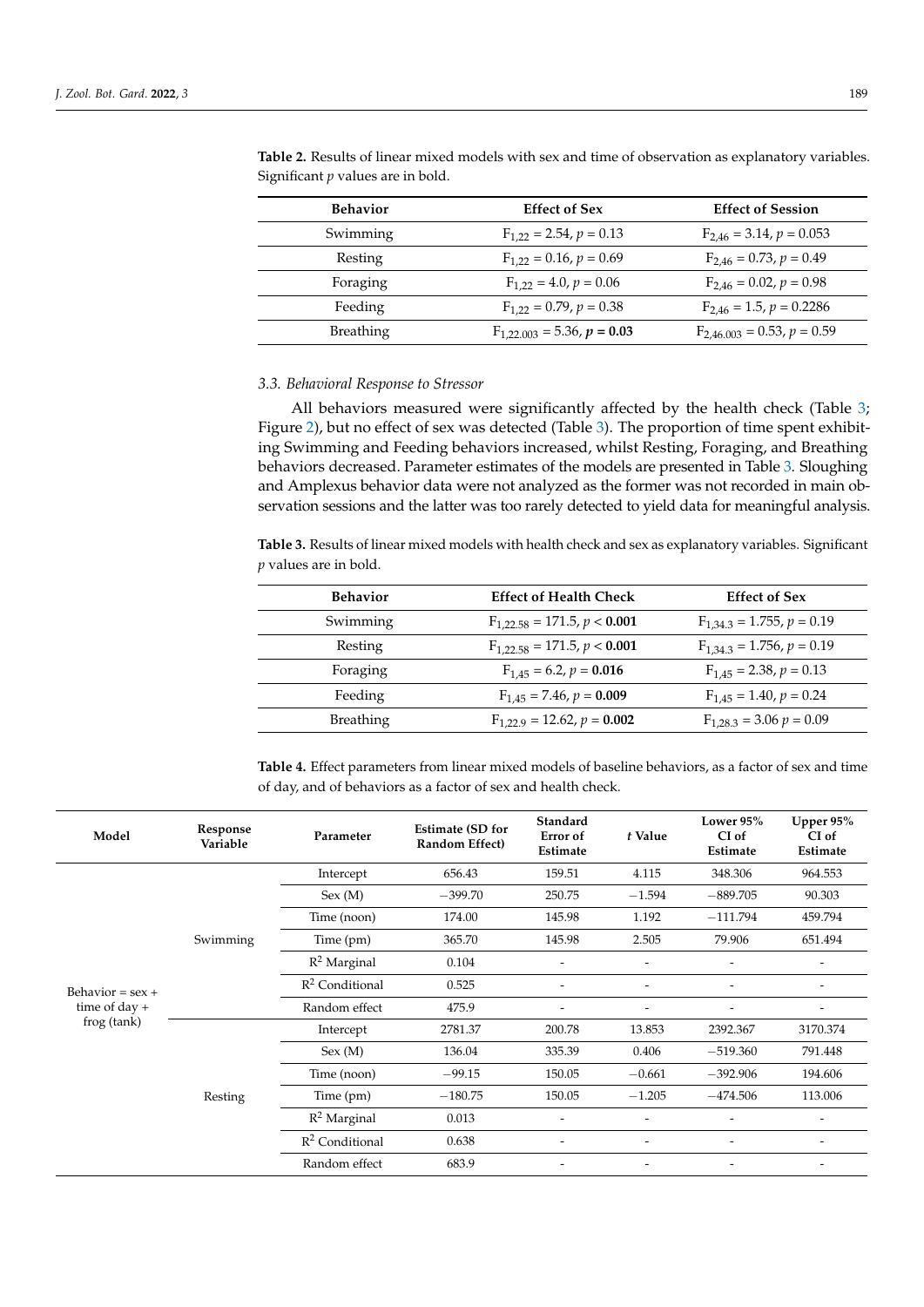| 39.59<br>10.96<br>3.611<br>18.463<br>60.725<br>Intercept<br>Sex (M)<br>$-26.72$<br>13.36<br>$-2.000$<br>$-52.830$<br>0.6149<br>Time (noon)<br>3.00<br>30.934<br>14.30<br>0.210<br>$-24.934$<br>Time (pm)<br>2.10<br>$-25.834$<br>30.034<br>Foraging<br>14.30<br>0.147<br>$R^2$ Marginal<br>0.057<br>$\overline{\phantom{a}}$<br>$\overline{\phantom{a}}$<br>$\overline{\phantom{a}}$<br>$\overline{a}$<br>$R^2$ Conditional<br>0.082<br>Random effect<br>8.188<br>$\overline{\phantom{a}}$<br>$\overline{\phantom{a}}$<br>$\qquad \qquad \blacksquare$<br>$\overline{a}$<br>23.609<br>4.129<br>12.592<br>Intercept<br>5.718<br>34.625<br>Sex (M)<br>$-0.887$<br>$-6.373$<br>7.184<br>$-20.412$<br>7.666<br>Time (noon)<br>$-8.400$<br>7.275<br>$-1.155$<br>$-22.642$<br>5.842<br>Time (pm)<br>7.275<br>1.792<br>Feeding<br>$-12.450$<br>$-1.711$<br>$-26.692$<br>$R^2$ Marginal<br>0.050<br>$\overline{\phantom{a}}$<br>$\blacksquare$<br>$\overline{\phantom{a}}$<br>$\overline{\phantom{a}}$ | Model | Response<br>Variable | Parameter         | <b>Estimate (SD for</b><br>Random Effect) | Standard<br>Error of<br>Estimate | t Value | Lower 95%<br>CI of<br>Estimate | Upper 95%<br>CI of<br>Estimate |
|------------------------------------------------------------------------------------------------------------------------------------------------------------------------------------------------------------------------------------------------------------------------------------------------------------------------------------------------------------------------------------------------------------------------------------------------------------------------------------------------------------------------------------------------------------------------------------------------------------------------------------------------------------------------------------------------------------------------------------------------------------------------------------------------------------------------------------------------------------------------------------------------------------------------------------------------------------------------------------------------|-------|----------------------|-------------------|-------------------------------------------|----------------------------------|---------|--------------------------------|--------------------------------|
|                                                                                                                                                                                                                                                                                                                                                                                                                                                                                                                                                                                                                                                                                                                                                                                                                                                                                                                                                                                                |       |                      |                   |                                           |                                  |         |                                |                                |
|                                                                                                                                                                                                                                                                                                                                                                                                                                                                                                                                                                                                                                                                                                                                                                                                                                                                                                                                                                                                |       |                      |                   |                                           |                                  |         |                                |                                |
|                                                                                                                                                                                                                                                                                                                                                                                                                                                                                                                                                                                                                                                                                                                                                                                                                                                                                                                                                                                                |       |                      |                   |                                           |                                  |         |                                |                                |
|                                                                                                                                                                                                                                                                                                                                                                                                                                                                                                                                                                                                                                                                                                                                                                                                                                                                                                                                                                                                |       |                      |                   |                                           |                                  |         |                                |                                |
|                                                                                                                                                                                                                                                                                                                                                                                                                                                                                                                                                                                                                                                                                                                                                                                                                                                                                                                                                                                                |       |                      |                   |                                           |                                  |         |                                |                                |
|                                                                                                                                                                                                                                                                                                                                                                                                                                                                                                                                                                                                                                                                                                                                                                                                                                                                                                                                                                                                |       |                      |                   |                                           |                                  |         |                                |                                |
|                                                                                                                                                                                                                                                                                                                                                                                                                                                                                                                                                                                                                                                                                                                                                                                                                                                                                                                                                                                                |       |                      |                   |                                           |                                  |         |                                |                                |
|                                                                                                                                                                                                                                                                                                                                                                                                                                                                                                                                                                                                                                                                                                                                                                                                                                                                                                                                                                                                |       |                      |                   |                                           |                                  |         |                                |                                |
|                                                                                                                                                                                                                                                                                                                                                                                                                                                                                                                                                                                                                                                                                                                                                                                                                                                                                                                                                                                                |       |                      |                   |                                           |                                  |         |                                |                                |
|                                                                                                                                                                                                                                                                                                                                                                                                                                                                                                                                                                                                                                                                                                                                                                                                                                                                                                                                                                                                |       |                      |                   |                                           |                                  |         |                                |                                |
|                                                                                                                                                                                                                                                                                                                                                                                                                                                                                                                                                                                                                                                                                                                                                                                                                                                                                                                                                                                                |       |                      |                   |                                           |                                  |         |                                |                                |
|                                                                                                                                                                                                                                                                                                                                                                                                                                                                                                                                                                                                                                                                                                                                                                                                                                                                                                                                                                                                |       |                      |                   |                                           |                                  |         |                                |                                |
|                                                                                                                                                                                                                                                                                                                                                                                                                                                                                                                                                                                                                                                                                                                                                                                                                                                                                                                                                                                                |       |                      | $R^2$ Conditional | 0.112                                     |                                  |         |                                |                                |
| Random effect<br>6.649<br>$\overline{\phantom{a}}$<br>$\overline{\phantom{a}}$<br>$\overline{\phantom{a}}$                                                                                                                                                                                                                                                                                                                                                                                                                                                                                                                                                                                                                                                                                                                                                                                                                                                                                     |       |                      |                   |                                           |                                  |         |                                |                                |
| $1.930 \times e^{01}$<br>4.205<br>4.589<br>11.186<br>27.408<br>Intercept                                                                                                                                                                                                                                                                                                                                                                                                                                                                                                                                                                                                                                                                                                                                                                                                                                                                                                                       |       |                      |                   |                                           |                                  |         |                                |                                |
| $-1.165 \times e^{01}$<br>Sex (M)<br>5.031<br>$-21.308$<br>1.986<br>$-2.315$                                                                                                                                                                                                                                                                                                                                                                                                                                                                                                                                                                                                                                                                                                                                                                                                                                                                                                                   |       |                      |                   |                                           |                                  |         |                                |                                |
| $-4.174 \times e^{-14}$<br>Time (noon)<br>5.558<br>0.00<br>$-10.757$<br>10.757                                                                                                                                                                                                                                                                                                                                                                                                                                                                                                                                                                                                                                                                                                                                                                                                                                                                                                                 |       |                      |                   |                                           |                                  |         |                                |                                |
| Breathing<br>5.807<br>Time (pm)<br>$-4.950$<br>5.558<br>$-0.891$<br>15.707                                                                                                                                                                                                                                                                                                                                                                                                                                                                                                                                                                                                                                                                                                                                                                                                                                                                                                                     |       |                      |                   |                                           |                                  |         |                                |                                |
| $R^2$ Marginal<br>0.083<br>$\overline{\phantom{a}}$<br>$\overline{\phantom{a}}$<br>$\frac{1}{2}$<br>$\overline{\phantom{a}}$                                                                                                                                                                                                                                                                                                                                                                                                                                                                                                                                                                                                                                                                                                                                                                                                                                                                   |       |                      |                   |                                           |                                  |         |                                |                                |
| $R^2$ Conditional<br>0.088<br>$\overline{a}$<br>$\overline{\phantom{a}}$<br>$\overline{a}$                                                                                                                                                                                                                                                                                                                                                                                                                                                                                                                                                                                                                                                                                                                                                                                                                                                                                                     |       |                      |                   |                                           |                                  |         |                                |                                |
| Random effect<br>1.395<br>$\overline{a}$                                                                                                                                                                                                                                                                                                                                                                                                                                                                                                                                                                                                                                                                                                                                                                                                                                                                                                                                                       |       |                      |                   |                                           |                                  |         |                                |                                |
| Intercept<br>608.284<br>114.36<br>5.319<br>384.294<br>829.647                                                                                                                                                                                                                                                                                                                                                                                                                                                                                                                                                                                                                                                                                                                                                                                                                                                                                                                                  |       |                      |                   |                                           |                                  |         |                                |                                |
| Healthcheck (yes)<br>1397.250<br>106.70<br>1184.948<br>1609.553<br>13.095                                                                                                                                                                                                                                                                                                                                                                                                                                                                                                                                                                                                                                                                                                                                                                                                                                                                                                                      |       |                      |                   |                                           |                                  |         |                                |                                |
| Sex (M)<br>$-234.632$<br>177.11<br>$-1.325$<br>$-578.974$<br>119.898                                                                                                                                                                                                                                                                                                                                                                                                                                                                                                                                                                                                                                                                                                                                                                                                                                                                                                                           |       |                      |                   |                                           |                                  |         |                                |                                |
| Swimming<br>$R^2$ Marginal<br>0.671<br>$\overline{\phantom{a}}$<br>$\overline{\phantom{a}}$<br>$\frac{1}{2}$<br>$\overline{\phantom{a}}$                                                                                                                                                                                                                                                                                                                                                                                                                                                                                                                                                                                                                                                                                                                                                                                                                                                       |       |                      |                   |                                           |                                  |         |                                |                                |
| $R^2$ Conditional<br>0.820<br>$\bar{\phantom{a}}$<br>$\overline{\phantom{a}}$<br>$\overline{a}$<br>$\overline{\phantom{a}}$                                                                                                                                                                                                                                                                                                                                                                                                                                                                                                                                                                                                                                                                                                                                                                                                                                                                    |       |                      |                   |                                           |                                  |         |                                |                                |
| Random effect<br>336.5<br>$\overline{\phantom{a}}$<br>$\overline{a}$<br>$\overline{\phantom{a}}$<br>$\overline{a}$                                                                                                                                                                                                                                                                                                                                                                                                                                                                                                                                                                                                                                                                                                                                                                                                                                                                             |       |                      |                   |                                           |                                  |         |                                |                                |
| Intercept<br>608.284<br>160.25<br>17.547<br>384.294<br>829.647                                                                                                                                                                                                                                                                                                                                                                                                                                                                                                                                                                                                                                                                                                                                                                                                                                                                                                                                 |       |                      |                   |                                           |                                  |         |                                |                                |
| 1397.250<br>$-6.839$<br>1184.948<br>1609.553<br>Health check (yes)<br>183.11<br>Behavior $\!=$                                                                                                                                                                                                                                                                                                                                                                                                                                                                                                                                                                                                                                                                                                                                                                                                                                                                                                 |       |                      |                   |                                           |                                  |         |                                |                                |
| Sex (M)<br>$-234.632$<br>239.44<br>0.132<br>$-578.974$<br>119.898<br>health check                                                                                                                                                                                                                                                                                                                                                                                                                                                                                                                                                                                                                                                                                                                                                                                                                                                                                                              |       |                      |                   |                                           |                                  |         |                                |                                |
| Resting<br>$status + sex +$<br>$R^2$ Marginal<br>0.671<br>$\overline{\phantom{a}}$<br>$\overline{\phantom{a}}$<br>$\overline{\phantom{0}}$<br>$\frac{1}{2}$<br>frog (tank)                                                                                                                                                                                                                                                                                                                                                                                                                                                                                                                                                                                                                                                                                                                                                                                                                     |       |                      |                   |                                           |                                  |         |                                |                                |
| $R^2$ Conditional<br>0.820<br>$\overline{a}$<br>$\overline{\phantom{a}}$<br>$\overline{a}$<br>$\overline{a}$                                                                                                                                                                                                                                                                                                                                                                                                                                                                                                                                                                                                                                                                                                                                                                                                                                                                                   |       |                      |                   |                                           |                                  |         |                                |                                |
| Random effect<br>336.5                                                                                                                                                                                                                                                                                                                                                                                                                                                                                                                                                                                                                                                                                                                                                                                                                                                                                                                                                                         |       |                      |                   |                                           |                                  |         |                                |                                |
| Intercept<br>37.187<br>20.836<br>53.537<br>8.444<br>4.404                                                                                                                                                                                                                                                                                                                                                                                                                                                                                                                                                                                                                                                                                                                                                                                                                                                                                                                                      |       |                      |                   |                                           |                                  |         |                                |                                |
| Health check (yes)<br>$-27.150$<br>10.875<br>$-2.497$<br>$-48.206$<br>$-6.093$                                                                                                                                                                                                                                                                                                                                                                                                                                                                                                                                                                                                                                                                                                                                                                                                                                                                                                                 |       |                      |                   |                                           |                                  |         |                                |                                |
| Sex (M)<br>$-18.469$<br>11.962<br>$-41.632$<br>4.694<br>$-1.544$                                                                                                                                                                                                                                                                                                                                                                                                                                                                                                                                                                                                                                                                                                                                                                                                                                                                                                                               |       |                      |                   |                                           |                                  |         |                                |                                |
| Foraging<br>$R^2$ Marginal<br>0.155<br>$\overline{a}$<br>Ĭ.<br>$\overline{\phantom{a}}$<br>$\overline{\phantom{a}}$                                                                                                                                                                                                                                                                                                                                                                                                                                                                                                                                                                                                                                                                                                                                                                                                                                                                            |       |                      |                   |                                           |                                  |         |                                |                                |
| $R^2$ Conditional<br>0.155                                                                                                                                                                                                                                                                                                                                                                                                                                                                                                                                                                                                                                                                                                                                                                                                                                                                                                                                                                     |       |                      |                   |                                           |                                  |         |                                |                                |
| Random effect<br>0.00<br>$\frac{1}{2}$<br>$\overline{\phantom{a}}$<br>$\qquad \qquad \blacksquare$<br>$\overline{a}$                                                                                                                                                                                                                                                                                                                                                                                                                                                                                                                                                                                                                                                                                                                                                                                                                                                                           |       |                      |                   |                                           |                                  |         |                                |                                |

### **Table 4.** *Cont*.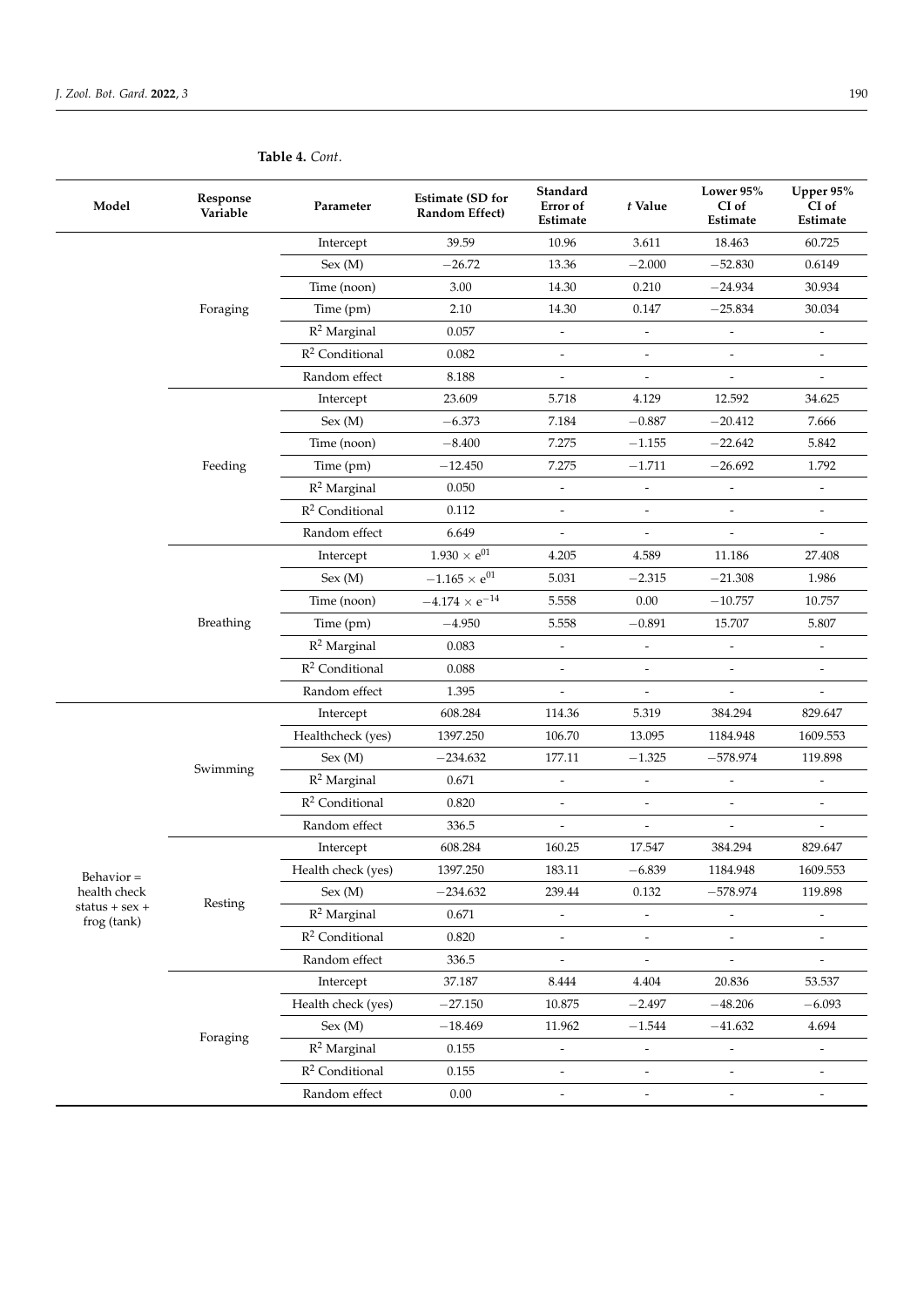| Model     | Response<br>Variable | Parameter          | <b>Estimate (SD for</b><br>Random Effect) | Standard<br>Error of<br>Estimate | t Value                  | Lower 95%<br>CI of<br>Estimate | Upper 95%<br>CI of<br>Estimate |
|-----------|----------------------|--------------------|-------------------------------------------|----------------------------------|--------------------------|--------------------------------|--------------------------------|
|           |                      | Intercept          | 30.251                                    | 17.36                            | 1.743                    | $-3.589$                       | 63.861                         |
|           |                      | Health check (yes) | 61.050                                    | 22.35                            | 2.731                    | 17.765                         | 104.334                        |
|           |                      | Sex (M)            | $-29.148$                                 | 24.59                            | $-1.185$                 | $-76.762$                      | 18.467                         |
|           | Feeding              | $R^2$ Marginal     | 0.159                                     | -                                | $\overline{\phantom{a}}$ | $\overline{\phantom{a}}$       |                                |
|           |                      | $R^2$ Conditional  | 0.159                                     | $\overline{\phantom{0}}$         | $\overline{\phantom{a}}$ | $\overline{\phantom{a}}$       | $\overline{\phantom{a}}$       |
|           |                      | Random effect      | 0.00                                      | -                                | $\overline{\phantom{a}}$ | $\overline{\phantom{a}}$       | -                              |
|           |                      | Intercept          | 18.164                                    | 3.025                            | 6.004                    | 12.307                         | 24.024                         |
|           |                      | Health check (yes) | $-12.900$                                 | 4.630                            | $-3.553$                 | $-20.137$                      | $-5.663$                       |
|           |                      | Sex (M)            | $-7.762$                                  | 4.439                            | $-1.749$                 | $-16.541$                      | 0.826                          |
| Breathing | $R^2$ Marginal       | 0.235              | $\overline{a}$                            | $\overline{a}$                   | $\overline{\phantom{0}}$ |                                |                                |
|           |                      | $R^2$ Conditional  | 0.326                                     | $\overline{\phantom{0}}$         | $\overline{\phantom{a}}$ | $\overline{\phantom{a}}$       |                                |
|           | Random effect        | 4.612              | -                                         | $\overline{\phantom{a}}$         | $\overline{\phantom{a}}$ |                                |                                |

### <span id="page-7-0"></span>**Table 4.** *Cont*.

<span id="page-7-1"></span>

**Figure 2.** Mean durations of behaviors under baseline and post-health check conditions in X. longipes. *pes*. There was a significant effect of health check on each behavior (see Table 4). Sloughing and There was a significant effect of health check on each behavior (see Table [3\)](#page-5-1). Sloughing and Amplexus Amplexus behavior data were not analyzed as the former was not recorded in main observations of  $\mathcal{L}$ behavior data were not analyzed as the former was not recorded in main observation sessions and the latter was too rarely detected to yield enough data for analysis.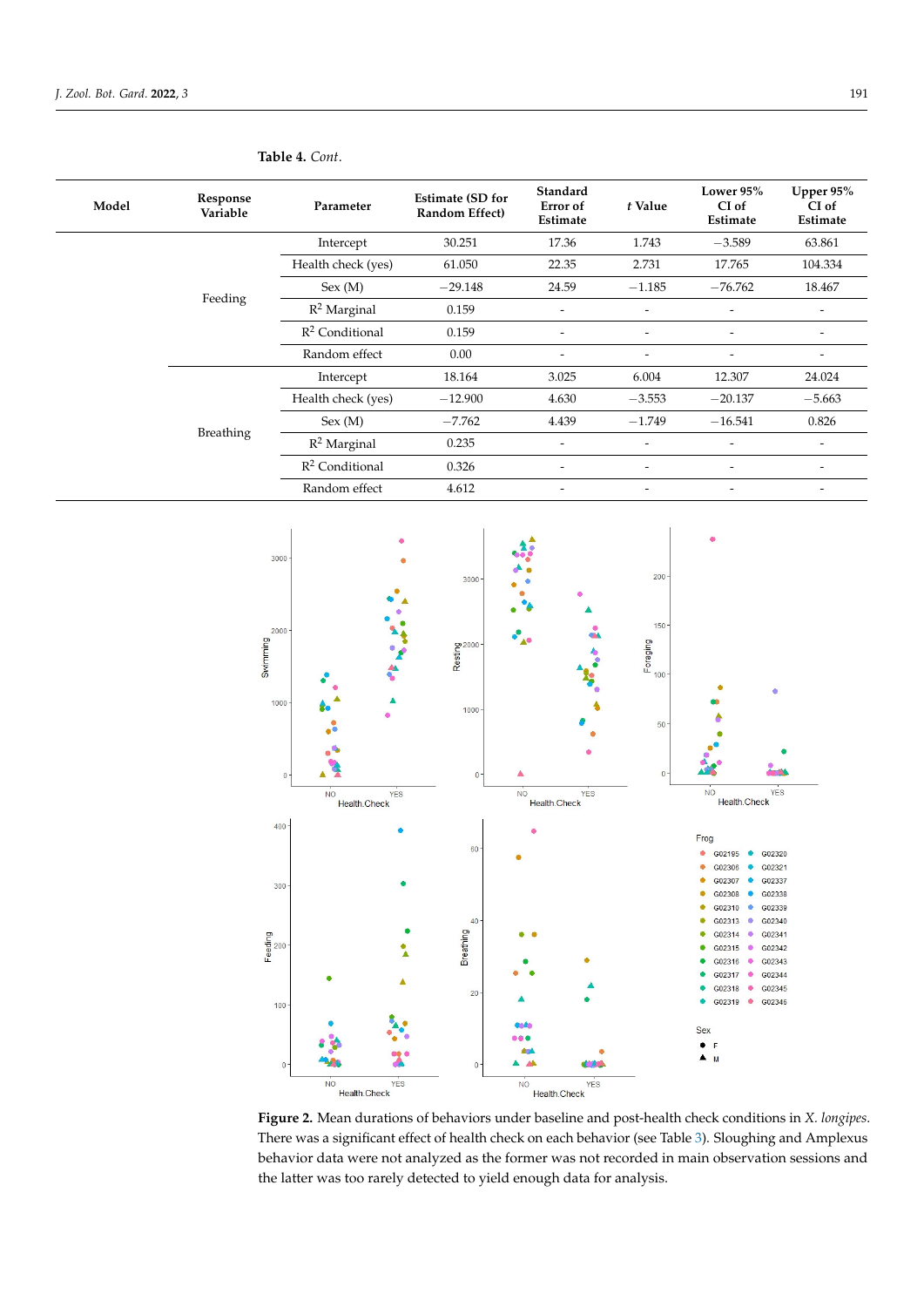### **4. Discussion**

We created the first ethogram for *X. longipes*, describing swimming, resting, foraging, feeding, breathing, amplexus, and sloughing behaviors observed by captive *X. longipes.* Although the behavioral repertoire seen in the ethogram is limited in comparison to that of *X. laevis* [\[35\]](#page-12-13), it is more comprehensive than ethograms available for other amphibian species [\[42\]](#page-12-20).

Behaviors which have been previously identified as potential stress indicators in other *Xenopus* species were not observed in *X. longipes*. For instance, walling behavior in *X. laevis* was previously described [\[21\]](#page-12-21) as "Fast swimming back and forwards along a tank wall; rapid rear limb kicks; scrabbling at tank walls with forelimbs; snout against tank wall". Whilst swimming behaviors were detected in this species, the threshold for walling behavior could not be met as "rapid rear limb kicks", "scrabbling at tank walls with forelimbs", and "snout against tank wall" was not present during the observation period (JED, personal observation). Furthermore, although the speed of swimming may have increased in some instances in this study, it was not quantified to identify as "fast swimming".

Little is known about the biology of *X. longipes* [\[30,](#page-12-8)[43\]](#page-12-22). The analogue species concept is widely used in the development of amphibian conservation breeding programs [\[16](#page-11-14)[,44\]](#page-12-23) whereby common relatives of a threatened species are used as models to develop husbandry protocols prior to working with target species [\[45\]](#page-13-0). Previously published studies have demonstrated the limitations of the analogue species concept with regard to assumptions made regarding reproductive biology and larval development [\[30,](#page-12-8)[46\]](#page-13-1). This study could indicate further limitations of this concept when comparing behaviors of congeneric species. The production of this ethogram highlights the importance of species-specific behavior and welfare research and the caution which should be taken when comparing the behavior of species, even within the same genus. Therefore, husbandry and care practices should be reflective of species-specific natural behavioral biology.

There was no significant difference in any behavior across the sessions at three different times of the day. However, there is evidence of increased nocturnal locomotor activity in *X. laevis* [\[36\]](#page-12-14), which could also be the case for *X. longipes*. Therefore, a comparison of diurnal and nocturnal behavior may yield significant differences; this was outside the scope of this study. As a result, future applications of this work may not have to control for the time of day. Although nocturnal observation would be useful to inform baseline activity budgets in this study, this was impossible within resource constraints as similar video cameras equipped with infrared night-vision simply created a glare from the glass that prevent ed observation. *X. longipes* is relatively diurnal compared with *X. laevis*; although greater shoreline activity is noted at night in the field [\[37\]](#page-12-15), captive animals routinely exhibit all fundamental behaviors including locomotion, feeding, and reproduction during the day [\[30](#page-12-8)[,31\]](#page-12-9), and the data presented here demonstrate that a range of behaviors was detected. From the perspective of practical application, husbandry interventions causing stress, and keeper observations to quantify welfare, all take place during the day, so diurnal behavioral patterns are most relevant. Future work should include nocturnal data collection.

A significant difference exists in breathing duration between the sexes in *X. longipes* where females spend more time breathing than males. Given the much smaller size of males than females [\[43\]](#page-12-22), this may be the result of differing volume:surface area ratios and implications thereof on the proportion of gas exchange requirements that can be met through cutaneous routes. However, our data do not allow for a clear reason to be identified and other mechanisms may exist. Consequently, differences in behavior between the sexes should still be considered in future work regarding this species.

Our data show that these frogs spend the vast majority of their time swimming and resting, with little of their activity budget allocated to other behaviors. The proportion of time spent swimming was broadly similar (between 10 and 20% of total time) to that reported for *X. laevis* previously [20 (under the condition where refuge was present in this experiment), 21]. Comparisons for other behaviors are not available in the literature. This species does engage in complex feeding behavior when food is present [\[33\]](#page-12-11), and it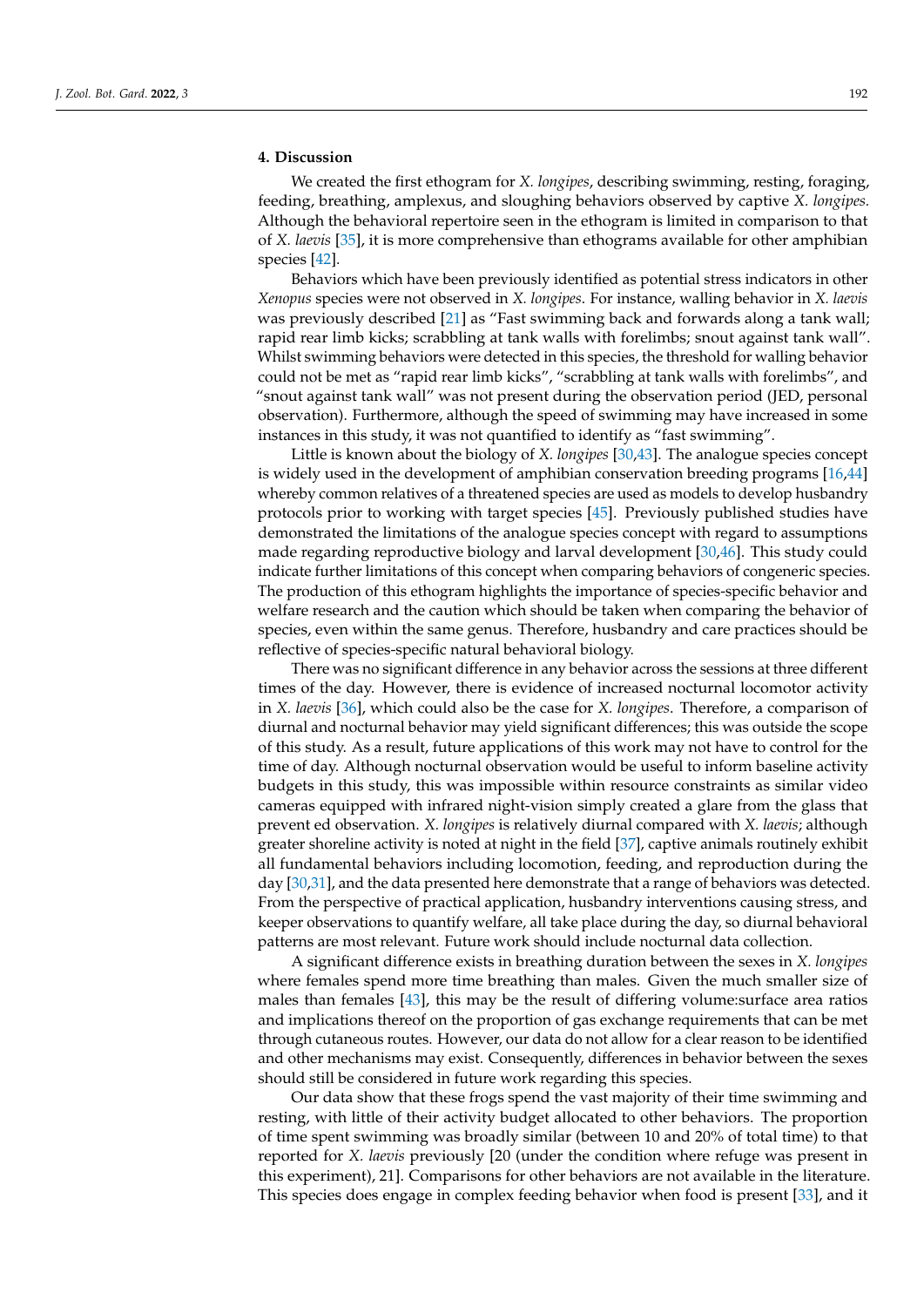is important to note that the present behavioral budget is specifically for frogs outside of when food is delivered to systems; a predominance of foraging and feeding behavior would be expected at these points. Although the breeding season for this species has not yet been identified and in captivity it appears to be sporadic and linked to favorable environmental parameters [\[31\]](#page-12-9), Amplexus was relatively rarely observed, both in terms of duration (Figure [1\)](#page-4-0), but especially in terms of number of bouts (only three across all observations). We recognize that during breeding periods this may increase substantially. Additionally, our data derive from groups of frogs, which will inevitably perturb individual behavior through interactions between conspecifics. However, given that this species is routinely kept in groups in captivity [\[30\]](#page-12-8) and observed in groups in close proximity to one another in the field [\[44\]](#page-12-23), we believe that our data are a good representation of the norm for this species.

The models used for the baseline data have relatively low marginal and (other than for Swimming and Resting) conditional  $R^2$  values and relatively broad confidence intervals around parameter estimates, indicating a large amount of variation in behavior durations, and supportive of sex and time of day explaining little variation. For Swimming, Resting, and Feeding, the conditional  $\mathsf{R}^2$  is much higher than the marginal, and for the former two in this list, these values are close to one. Standard deviations of the random effect are also reasonably high. This suggests that in these models, frog identity (nested within tank) explained a substantial amount of variation, and that there may be consistency between individuals in the durations of these behaviors that is not linked to their sex.

Swimming, resting, foraging, feeding, and breathing behaviors were all significantly affected by the health check (Figure [2\)](#page-7-1). A change in behavior was seen in *X. laevis* when subjected to unnatural environmental conditions and was linked with an increase in corticosterone [\[21\]](#page-12-21). One explanation for the increase in swimming following the health check in *X. longipes* could be the presence of an escape response which likely mirrors the increase in walling behavior in *X. laevis* during the stress response. Although we did not identify 'walling' behavior [\[21\]](#page-12-21) as a qualitatively separate behavior from Swimming in our study, increased Swimming could be compared to the increase in walling seen in stressed *X. laevis*; the relatively small physical size of *X. longipes* individuals relative to tank size may have reduced boundary interaction, which is part of the definition of walling. Whilst walling may have been observed over a longer observation period, the 1 h period after a health check was selected as previous work on *X. laevis* has recorded walling behavior within half an hour of experiencing a stressor [\[21\]](#page-12-21). Furthermore, anecdotally, walling has not been reported by keeping staff in this species. It seems likely that Swimming behavior induced by stress in *X. laevis* becomes walling once animals interact with a transparent barrier, while *X. longipes* follows the barrier but does not react by swimming up the barrier.

The increase seen in Feeding behavior is likely the result of frogs encountering potential food items in the aquarium more frequently due to the increase in Swimming behavior. The models used for the health check data have moderate to high marginal and conditional  $\mathbb{R}^2$  values, indicating that these models are a good fit, and that there is a relatively strong effect of health check despite substantial variation in the data (Figure [2.](#page-7-1) For two behaviors (Foraging and Feeding), the random effect standard deviation is zero (the *lme4* package reports outcomes of zero when the value is very close to zero), indicating that differences between individuals that cannot be explained by the rest of the model are negligible in this case.

One notable difference in the experimental design of this study and investigations applying welfare assessment tools to *X. laevis* [\[21,](#page-12-21)[47,](#page-13-2)[48\]](#page-13-3) is that frogs in previous works have been separated into individual tanks for the observation periods. As the subjects are usually kept in groups [\[31\]](#page-12-9), separation was deemed to be an unnecessary cause of stress in this study. Nonetheless, although data analysis controlled for tank, it is possible that behavior was influenced by interactions between individuals within a tank. This interaction is relevant to the practical application of the data, however, as this species is usually kept in a group.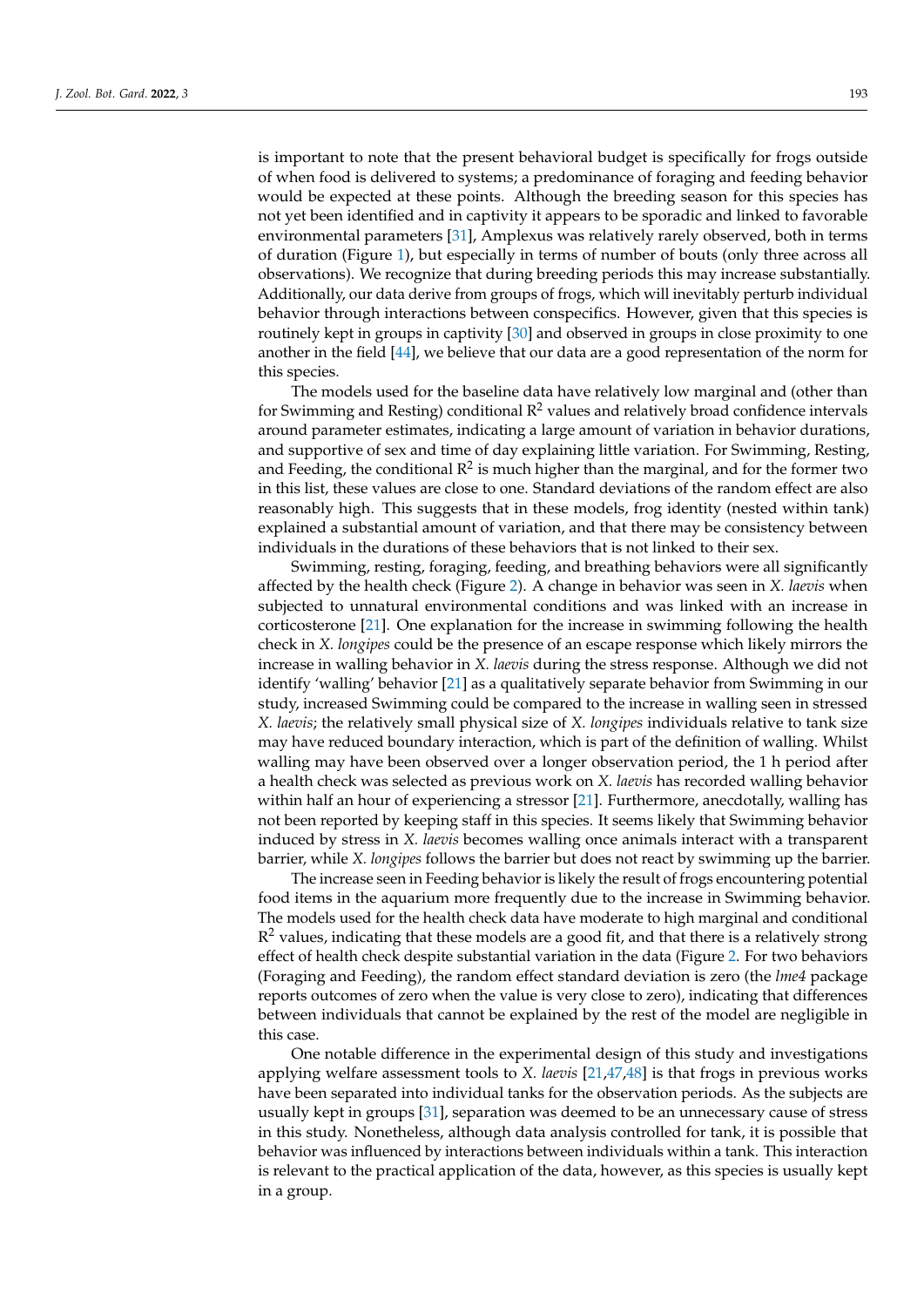Although the behavioral changes we detected, given the context, are strongly suggestive of a stress response and align with research in congeners [\[20,](#page-12-24)[21\]](#page-12-21), validation of this would require that behavior be correlated with corticosterone levels [\[43\]](#page-12-22). However, the methods used to quantify corticosterone release rates for *X. laevis* have not yet been validated for use in *X. longipes.* In order to do so, rigorous validation experiments would be required to undergo technical validation, to confirm the sensitivity, specificity, accuracy, and precision of the assay, and biological validation before application to this species [\[44\]](#page-12-23); this was outside the scope of this study. In the interim, we suggest that behavioral changes shown here may be used as an indicator of probable stress response to at least short-term disturbance, which may be used to inform husbandry practices. Our results indicate a behavioral impact of the capture of frogs for veterinary monitoring, consistent with a stress response in this genus [\[20,](#page-12-24)[21\]](#page-12-21), with respect to duration of swimming behavior and repetitive swim patterns. These data highlight the importance of tempering the need to monitor the health of captive animals with the impact of doing so on their welfare and emphasize the need to use non-invasive methods to monitor animals where possible.

There are minimal studies regarding the impact of health checks on amphibian species. Capture, restraint, and handling has been used in the biological validation of corticosterone detection methods for *Ambystoma andersoni* [\[49\]](#page-13-4) which elicited an increase in corticosterone release, inactivity and gill beat rates following a health check. The contrasting increase in inactivity in *A. andersoni* and increase in activity in *X. longipes* further highlights the need for species-specific research in this area.

This study provides a strong foundation for further research on *X. longipes*, following models used for other pipid taxa to optimize husbandry [\[20](#page-12-24)[,21](#page-12-21)[,50\]](#page-13-5). Using the behaviors identified in the ethogram and as potential indicators of stress, investigations can begin assessing husbandry and housing conditions for the species in captivity in order to enhance conservation goals. Investigations into husbandry practices, and other welfare related questions, could be confirmed with the use of corticosterone analysis. If the methods used to quantify corticosterone release rates available for *X. laevis* can be validated for *X. longipes*, further investigation could confirm the potential for increased swimming as an indicator of stress. If a significant rise in the behavior correlates with greater corticosterone release rates, the potential for this behavior as a non-invasive welfare assessment tool can be established [\[21\]](#page-12-21).

#### **5. Conclusions**

This investigation has produced a detailed ethogram for *X. longipes*, establishing six recognizable and observable behaviors. These behaviors can now be applied to further research into husbandry and management practices for the species. Application of these findings may enhance conservation and animal welfare goals by providing evidence needed to better evaluate captive husbandry protocols.

Comparison of behavior in the control and following the health check revealed a significant difference in many behaviors, including increases in Swimming and Feeding alongside decreases in Resting, Foraging, and Breathing. An increase in swimming was linked to walling behavior, although not all aspects of walling were observed. Swimming also became more repetitive, which was illustrated by the decrease in Breathing and Foraging. Increased swimming duration and repetitiveness could be a potential stress-indicator behavior for the species, although this should be confirmed with corticosterone analysis.

Corticosterone analysis could be used to further investigate the duration of the stress response if methods used to quantify corticosterone release rates in *X. laevis* can be applied to *X. longipes.* This would confirm the potential for these behaviors as non-invasive indicators of welfare for this species in captivity.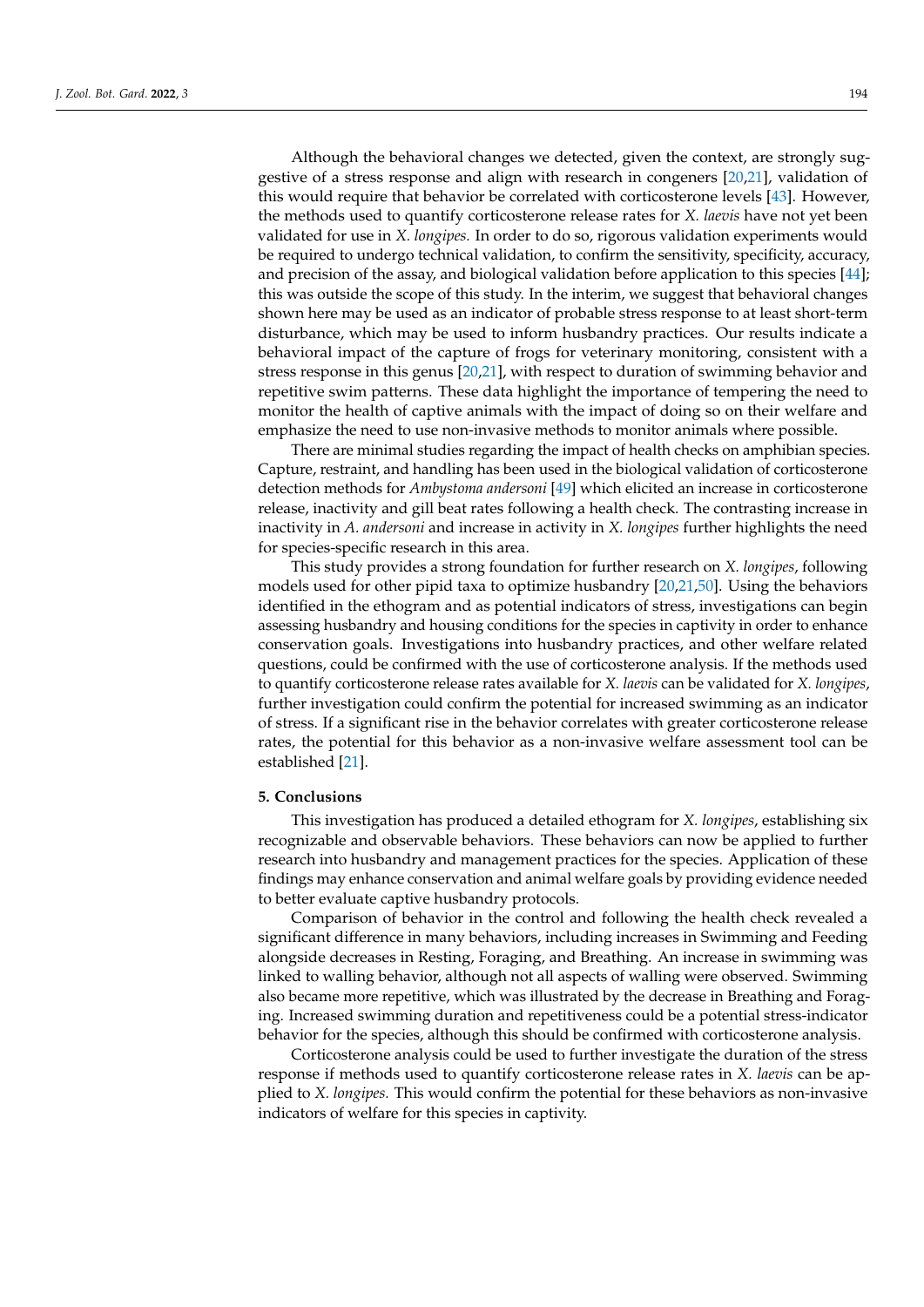**Author Contributions:** Conceptualization, J.E.D., C.J.M., C.E., T.E.S. and C.A.H.; methodology, J.E.D. and C.J.M.; software, J.E.D. and C.J.M.; validation, J.E.D. and C.J.M.; formal analysis, J.E.D. and C.J.M.; investigation, J.E.D. and C.J.M.; resources, J.E.D., C.J.M., C.E. and B.T.; data curation, J.E.D., C.J.M. and C.E.; writing—original draft preparation, J.E.D. and C.J.M.; writing—review and editing, J.E.D., C.J.M., B.T., T.E.S. and C.A.H.; visualization, J.E.D. and C.J.M.; supervision, C.J.M., T.E.S. and C.A.H.; project administration, J.E.D. and C.J.M.; funding acquisition, J.E.D., T.E.S. and C.A.H. All authors have read and agreed to the published version of the manuscript.

**Funding:** This research was funded by a small student bursary grant from the University of Chester, covering transport and equipment.

**Institutional Review Board Statement:** Ethical review and approval were waived for this study as it did not deviate from normal husbandry practice. Please see Methods for details of institutional review and approval.

**Informed Consent Statement:** Not applicable.

**Data Availability Statement:** Data are available [https://github.com/CJMichaels/Dias-et-al-Xenopus](https://github.com/CJMichaels/Dias-et-al-Xenopus-longipes-health-check-welfare)[longipes-health-check-welfare](https://github.com/CJMichaels/Dias-et-al-Xenopus-longipes-health-check-welfare) (accessed on 15 April 2022).

**Acknowledgments:** The authors would like to thank Francesca Servini, Daniel Kane and Unnar Aevarsson at ZSL London Zoo for supporting the practical elements of the study, carrying out husbandry on the animals and Daniel Kane for comments on an earlier version of the manuscript. The authors would also like to thank staff within the Biological Sciences department at the University of Chester, including Michal Zatrak who helped to fine tune the experimental design. The captive colony of *X. longipes* was exported in 2008 and 2012 under permit from the Cameroon Ministry of Forestry & Wildlife (0928/PRBS/MINFOF/SG/DFAP/SDVEF/SC and 0193/CO/MINFOF/SG/DFAP/SDVEF/SC), following prior consultation with the Oku community.

**Conflicts of Interest:** The authors declare no conflict of interest.

### **References**

- <span id="page-11-0"></span>1. Melfi, V.A. There Are Big Gaps in Our Knowledge, and Thus Approach, to Zoo Animal Welfare: A Case for Evidence-Based Zoo Animal Management. *Zoo Biol.* **2009**, *28*, 574–588. [\[CrossRef\]](http://doi.org/10.1002/zoo.20288) [\[PubMed\]](http://www.ncbi.nlm.nih.gov/pubmed/19876912)
- <span id="page-11-1"></span>2. Dawkins, M.S. Behavior as a tool in the assessment of animal welfare. *Zoology* **2003**, *106*, 383–387. [\[CrossRef\]](http://doi.org/10.1078/0944-2006-00122) [\[PubMed\]](http://www.ncbi.nlm.nih.gov/pubmed/16351922)
- <span id="page-11-2"></span>3. Dawkins, M.S. Using behavior to assess animal welfare. *Anim. Welf.* **2004**, *13*, 3–7.
- <span id="page-11-3"></span>4. Maple, T.L. Toward a Science of Welfare for Animals in the Zoo. *J. Appl. Anim. Welf. Sci.* **2007**, *10*, 63–70. [\[CrossRef\]](http://doi.org/10.1080/10888700701277659) [\[PubMed\]](http://www.ncbi.nlm.nih.gov/pubmed/17484680)
- <span id="page-11-4"></span>5. Tillbrook, A.J.; Ralph, C.R. Hormones, stress and the welfare of animals. *Anim. Prod. Sci.* **2017**, *58*, 408–415. [\[CrossRef\]](http://doi.org/10.1071/AN16808)
- <span id="page-11-5"></span>6. Mench, J.A.; Mason, G.J. Chapter 9: Behavior. In *Animal Welfare*; Appleby, M.C., Hughes, B.O., Eds.; CAB International: Cambridge, MA, USA, 1997; pp. 127–141.
- <span id="page-11-6"></span>7. Moberg, G.P.; Mench, J.A. *The Biology of Animal Stress: Basic Principles and Implications for Animal Welfare*; CABI Publishing: New York, NY, USA, 2000.
- <span id="page-11-7"></span>8. Beebee, T.J.C.; Griffiths, R.A. The amphibian decline crisis: A watershed for conservation biology? *Biol. Conserv.* **2005**, *125*, 271–285. [\[CrossRef\]](http://doi.org/10.1016/j.biocon.2005.04.009)
- <span id="page-11-8"></span>9. Home Office. *Annual Statistics of Scientific Procedures on Living Animals Great Britain 2018*; The Stationery Office: London, UK, 2018; ISBN 978-1-5286-1336-1.
- <span id="page-11-9"></span>10. Griffiths, R.A.; Pavajeau, L. Captive Breeding, Reintroduction, and the Conservation of amphibians. *Conserv. Biol.* **2008**, *22*, 852–861. [\[CrossRef\]](http://doi.org/10.1111/j.1523-1739.2008.00967.x)
- 11. Browne, R.K.; Wolfram, K.; Garcia, G.; Bagaturov, M.F.; Pereboom, Z.J.J.M. Zoo based amphibian research and Conservation Breeding Programs (CBPs). *Amphib. Rept. Conserv.* **2011**, *5*, 1–14.
- <span id="page-11-10"></span>12. Zippel, K.; Johnson, K.; Gargliardo, R.; Gibson, R.; McFadden, M.; Browne, R.; Martinez, C.; Townsend, E. The Amphibian Ark: A global community for ex situ conservation of amphibians. *Herpetol. Conserv. Biol.* **2011**, *6*, 340–352.
- <span id="page-11-11"></span>13. Pavajeau, L.; Zippel, K.C.; Gibson, R.; Johnson, K. Amphibian Ark and the 2008 Year of the Frog Campaign. *Int. Zoo Yearb.* **2008**, *42*, 24–29. [\[CrossRef\]](http://doi.org/10.1111/j.1748-1090.2007.00038.x)
- <span id="page-11-12"></span>14. Mohanty, N.P.; Measey, J. The global pet trade in amphibians: Species traits, taxonomic bias, and future directions. *Biodiv. Conserv.* **2019**, *28*, 3915–3923. [\[CrossRef\]](http://doi.org/10.1007/s10531-019-01857-x)
- <span id="page-11-13"></span>15. Brod, S.; Brookes, L.; Garner, T.W.J. Discussing the future of amphibians in research. *Lab. Anim.* **2019**, *48*, 16–18. [\[CrossRef\]](http://doi.org/10.1038/s41684-018-0193-6) [\[PubMed\]](http://www.ncbi.nlm.nih.gov/pubmed/30397267)
- <span id="page-11-14"></span>16. Michaels, C.J.; Gini, B.F.; Preziosi, R.F. The importance of natural history and species-specific approaches in amphibian ex-situ conservation. *Herpetol. J.* **2014**, *24*, 135–145.
- <span id="page-11-15"></span>17. Harding, G.; Griffiths, R.A.; Pavajeau, L. Developments in amphibian captive breeding and reintroduction programs. *Conserv. Biol.* **2015**, *30*, 340–349. [\[CrossRef\]](http://doi.org/10.1111/cobi.12612)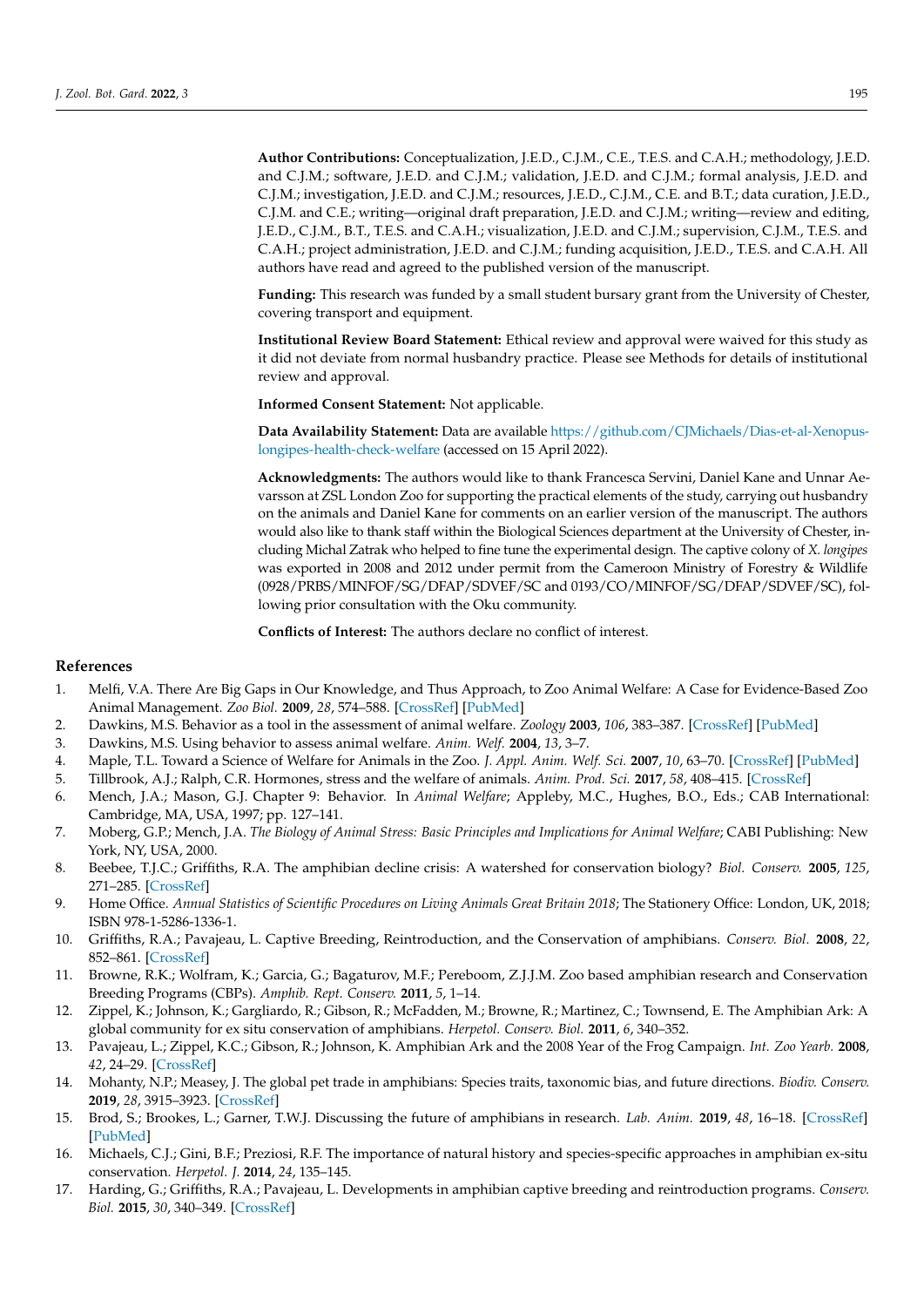- <span id="page-12-0"></span>18. Tapley, B.; Bradfield, K.S.; Michaels, C.; Bungard, M. Amphibians and conservation breeding programmes: Do all threatened amphibians belong on the ark? *Biodiv. Conserv.* **2015**, *24*, 2625–2646. [\[CrossRef\]](http://doi.org/10.1007/s10531-015-0966-9)
- <span id="page-12-1"></span>19. Hurme, K.; Gonzalez, K.; Halvorsen, M.; Foster, B.; Moore, D.; Chepko-Sade, B.D. Environmental enrichment for dendrobatid frogs. *J. Appl. Anim. Welf. Sci.* **2003**, *6*, 285–299. [\[CrossRef\]](http://doi.org/10.1207/s15327604jaws0604_3)
- <span id="page-12-24"></span>20. Archard, G.A. Refuge use affects daily activity patterns in female *Xenopus laevis*. *Appl. Anim. Behav. Sci.* **2013**, *145*, 123–128. [\[CrossRef\]](http://doi.org/10.1016/j.applanim.2013.02.006)
- <span id="page-12-21"></span>21. Holmes, A.M.; Emmans, C.J.; Jones, N.; Coleman, R.; Smith, T.E.; Hosie, C.A. Impact of tank background on the welfare of the African clawed frog, *Xenopus laevis* (Daudin). *Appl. Anim. Behav. Sci.* **2016**, *185*, 131–136. [\[CrossRef\]](http://doi.org/10.1016/j.applanim.2016.09.005)
- 22. Passos, L.F.; Garcia, G.; Young, R. Neglecting the call of the wild: Captive frogs like the sound of their own voice. *PLoS ONE* **2017**, *12*, e0181931. [\[CrossRef\]](http://doi.org/10.1371/journal.pone.0181931)
- 23. Passos, L.F.; Garcia, G.; Young, R. Do captive golden mantella frogs recognise wild conspecifics calls? Responses to the playback of captive and wild calls. *J. Zoo Aquar. Res.* **2020**, *9*, 49–54. [\[CrossRef\]](http://doi.org/10.19227/jzar.v9i1.476)
- <span id="page-12-2"></span>24. Boultwood, J.; O'Brien, M.; Rose, P. Bold Frogs or Shy Toads? How Did the COVID-19 Closure of Zoological Organisations Affect Amphibian Activity? *Animals* **2021**, *11*, 1982. [\[CrossRef\]](http://doi.org/10.3390/ani11071982)
- <span id="page-12-3"></span>25. Swaisgood, R.R. Current status and future directions of applied behavioral research for animal welfare and conservation. *Appl. Anim. Behav. Sci.* **2007**, *102*, 139–162. [\[CrossRef\]](http://doi.org/10.1016/j.applanim.2006.05.027)
- <span id="page-12-4"></span>26. Browne, R.K.; Blackburn, D.C.; Doherty-Bone, T. Species Profile: Lake Oku Clawed Frog (Xenopus longipes), Amphibian Ark, 2009. Available online: <http://www.amphibianark.org/wp-content/uploads/2018/08/Species-Profile-Xenopus-longipes-July-09.pdf> (accessed on 25 November 2021).
- <span id="page-12-5"></span>27. IUCN SSC Amphibian Specialist Group. *Xenopus longipes* (Amended Version of 2017 Assessment). The IUCN Red List of Threatened Species, 2020. Available online: <https://doi.org/10.2305/IUCN.UK.2020-3.RLTS.T58176A177346697.en> (accessed on 16 April 2022). [\[CrossRef\]](http://doi.org/10.2305/IUCN.UK.2020-3.RLTS.T58176A177346697.en)
- <span id="page-12-6"></span>28. Blackburn, D.C.; Evans, B.J.; Pessier, A.P.; Vredenburg, V.T. An enigmatic mortality event in the only population of the Critically Endangered Cameroonian frog *Xenopus longipes*. *Afr. J. Herpetol.* **2010**, *59*, 111–122. [\[CrossRef\]](http://doi.org/10.1080/04416651.2010.495674)
- <span id="page-12-7"></span>29. Doherty-Bone, T.M.; Ndifon, R.K.; Nyingchia, O.N.; Landrie, F.E.; Yonghabi, F.T.; Duffus, A.L.J.; Price, S.; Perkins, M.; Bielby, J.; Kome, N.B.; et al. Morbidity and mortality of the Critically Endangered Lake Oku clawed frog (*Xenopus longipes*). *Endanger. Species Res.* **2013**, *21*, 115–128. [\[CrossRef\]](http://doi.org/10.3354/esr00514)
- <span id="page-12-8"></span>30. Michaels, C.J.; Tapley, B.; Harding, L.; Bryant, Z.; Grant, S.; Gill, I.; Nyingchia, O.; Doherty-Bone, T. Breeding and rearing the Critically Endangered Lake Oku Clawed Frog *(Xenopus longipes* Loumont and Kobel 1991). *Amphib. Rept. Conserv.* **2015**, *9*, 100–110.
- <span id="page-12-9"></span>31. Tapley, B.; Michaels, C.; Harding, L.; Bryant, Z.; Gill, I.; Grant, S.; Chaney, N.; Dunker, F.; Freiermuth, B.; Willis, J.; et al. *Lake Oku Frog—EAZA Best Practice Guidelines*; EAZA: Amsterdam, The Netherlands, 2016; Available online: [https://www.eaza.net/assets/](https://www.eaza.net/assets/Uploads/CCC/2016-Lake-Oku-frog-EAZA-Best-Practice-Guidelines-Approved.pdf) [Uploads/CCC/2016-Lake-Oku-frog-EAZA-Best-Practice-Guidelines-Approved.pdf](https://www.eaza.net/assets/Uploads/CCC/2016-Lake-Oku-frog-EAZA-Best-Practice-Guidelines-Approved.pdf) (accessed on 25 November 2021).
- <span id="page-12-10"></span>32. Tapley, B.; Michaels, C.J.; Doherty-Bone, T.M. The tadpole of the Lake Oku clawed frog *Xenopus longipes* (Anura; Pipidae). *Zootaxa* **2015**, *3981*, 597–600. [\[CrossRef\]](http://doi.org/10.11646/zootaxa.3981.4.10)
- <span id="page-12-11"></span>33. Michaels, C.J.; Das, S.; Chang, Y.M.; Tapley, B. Modulation of foraging strategy in response to distinct prey items and their scents in the aquatic frog *Xenopus longipes* (Anura: Pipidae). *Herpetol. Bull.* **2018**, *143*, 1–6.
- <span id="page-12-12"></span>34. Aevarsson, U.A.E.; Graves, A.; Carter, K.C.; Doherty-Bone, T.M.; Kane, D.; Servini, F.; Tapley, B.; Michaels, C.J. Individual identification of the Lake Oku clawed frog (*Xenopus longipes*) using a photographic identification technique. *Herpetol. Conserv. Biol.* **2022**, in press.
- <span id="page-12-13"></span>35. Holmes, A.M.; Emmans, C.J.; Smith, T.; Hosie, L. Unpublished data. Available from the authors (contact LH).
- <span id="page-12-14"></span>36. Oishi, T.; Nagai, K.; Harada, Y.; Narus, M.; Ohtani, M.; Kawano, E.; Tamotsu, S. Circadian Rhythms in Amphibians and Reptiles: Ecological Implications. *Biol. Rhythm Res.* **2004**, *35*, 105–120. [\[CrossRef\]](http://doi.org/10.1080/09291010412331313278)
- <span id="page-12-15"></span>37. Doherty-Bone, T.M.; Nyingchia, O.N.; Tapley, B. Cannibalism in the Critically Endangered Lake Oku Clawed Frog: A possible cause of morbidities and mortalities? *Herpetol. Notes* **2018**, *11*, 667–669.
- <span id="page-12-16"></span>38. Bates, D. Fitting linear mixed models in R. *R News* **2005**, *5*, 27–30.
- <span id="page-12-17"></span>39. De Boeck, P.; Bakker, M.; Zwister, R.; Nivard, M.; Hofman, A.; Tuerlinckx, F.; Partchev, I. The Estimation of Item Response Models with the lmer Function from the lme4 Package in R. *J. Stat. Softw.* **2011**, *39*, 1–28. [\[CrossRef\]](http://doi.org/10.18637/jss.v039.i12)
- <span id="page-12-18"></span>40. Lenth, R. Emmeans: Estimated Marginal Means, Aka Least-Squares Means. R Package Version 1.4.7. 2020. Available online: <https://CRAN.R-project.org/package=emmeans> (accessed on 7 January 2022).
- <span id="page-12-19"></span>41. Goode, K.; Rey, K. ggResidpanel Tutorial and User Manual. 2019. Available online: [https://goodekat.github.io/ggResidpanel](https://goodekat.github.io/ggResidpanel-tutorial/tutorial.html)[tutorial/tutorial.html](https://goodekat.github.io/ggResidpanel-tutorial/tutorial.html) (accessed on 2 October 2021).
- <span id="page-12-20"></span>42. Rose, P.; Evans, C.; Coffin, R.; Miller, R.; Nash, S. Using student-centred research to evidence-base exhibition of reptiles and amphibians: Three species-specific case studies. *J. Zoo Aquar. Res.* **2014**, *2*, 25–32. [\[CrossRef\]](http://doi.org/10.19227/jzar.v2i1.23)
- <span id="page-12-22"></span>43. Loumont, C.; Kobel, H.R. *Xenopus longipes* sp. nov., a new polyploid pipid from western Cameroon. *Rev. Suisse Zool.* **1991**, *98*, 731–738. [\[CrossRef\]](http://doi.org/10.5962/bhl.part.79810)
- <span id="page-12-23"></span>44. Preece, D.J. The captive management and breeding of poison-dart frogs, family Dendrobatidae, at Jersey Wildlife Preservation Trust. *Dodo* **1998**, *34*, 103–114.